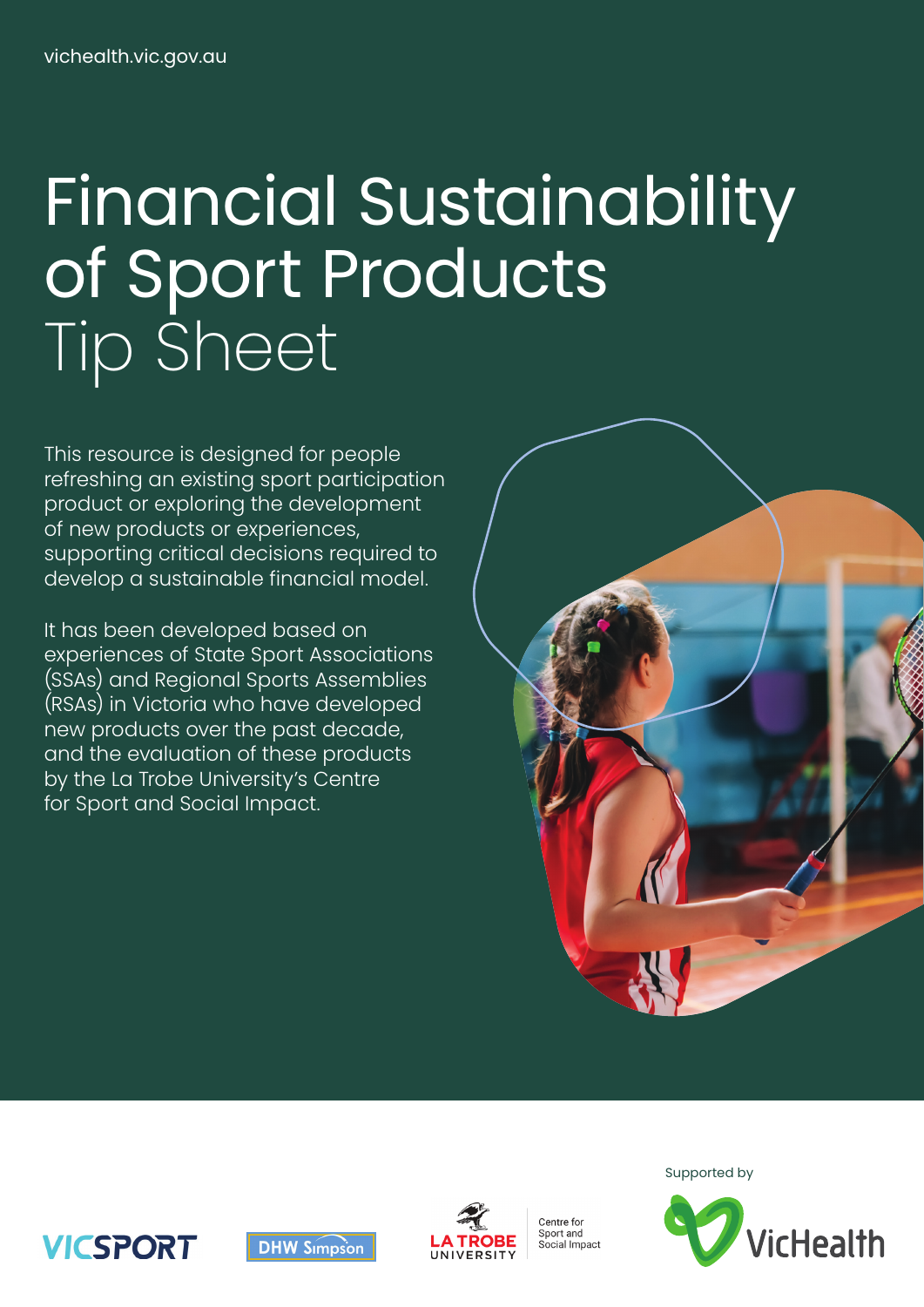

# **Developing a new sport product or experience, or refreshing an existing product, has inherent risk. While any business model's ongoing financial viability is underpinned by revenue streams and cost structure associated with the product.**

- **Revenue streams** describe the cash the product makes from participants and other partners.
- **Cost structure** refers to the costs incurred to deliver a product or experience.

Organisations have to make decisions about investing in a new product and what level of investment they can sustain. Some organisations will accept a small loss on a program if it leads to additional revenue in other areas of the business, such as a net increase in memberships.

# **The DHW Simpson Financial Levers**

The following table, developed by VicHealth and Vicsport based on the DHW Simpson Financial Levers, provides a guide to assist you in making decisions about your product's financial model.

The DHW Simpson Financial Levers are 5 key elements that can be adjusted by a product owner to impact a product's revenue and cost items. Considering each of these is a good place to start for organisations looking to improve overall financial sustainability of their products. DHW Simpson has successfully applied its Financial Levers framework in working with VicHealth funded sport participation products (and others).

The 5 DHW Simpson Financial Levers are:

## **1. Price:**

How much you charge customers for the program

## **2. Third Party Funding:**

Sponsorship or government funding

#### **3. Volume:**

The number of people participating in the program

### **4. Costs:**

Fixed overheads supporting the program and variable costs to deliver

## **5. Investment:**

Investment in the program by the business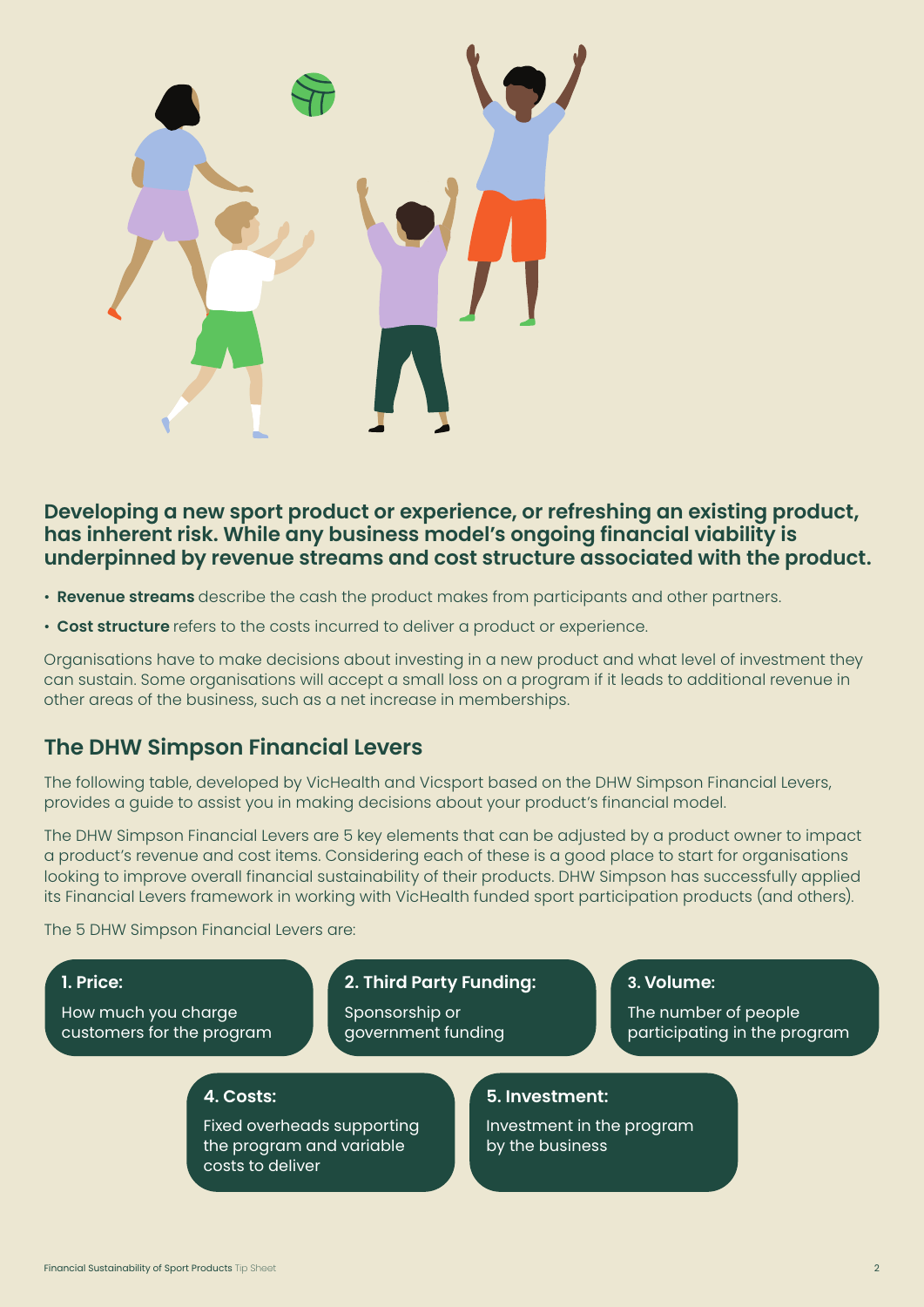# **Financial Sustainability**

The following table provides a guide to assist you in making decisions about your product's financial model. Making the right decisions now can save a lot of time and money later on. Moreover, product development requires the identification and testing of assumptions, so make sure you are flexible enough to change aspects of your financial model based on product testing and feedback from key partners.

There is no right or wrong financial model for a sport participation product, and you should consider that the DHW Simpson Financial Levers are affected by other aspects of your business model, including your target audience, your value proposition to them, your resources and partners, the quality of the product's delivery and the regulatory environment.

## **1. Price: how much you charge customers for the product**

Increasing price may increase revenue for the product if it is set at an affordable price. Different pricing models have benefits and risks associated with them.

| Session fees $-$<br>charging a one-off fee<br>each time someone<br>participates                          | <b>Benefits include:</b>                                                             | <b>Risks include:</b>                                                                                       |
|----------------------------------------------------------------------------------------------------------|--------------------------------------------------------------------------------------|-------------------------------------------------------------------------------------------------------------|
|                                                                                                          | · Supports a flexible approach<br>to participation                                   | • Predicting participation numbers<br>for sessions                                                          |
|                                                                                                          | • Allows participants to 'try before<br>they buy'                                    | • Forecasting cash flow with certainty                                                                      |
|                                                                                                          |                                                                                      | • Additional administration of weekly<br>fee collection                                                     |
| Program fees -<br>charging upfront for a<br>multiple week program<br>(e.g.: 6-8 weeks)                   | <b>Benefits include:</b>                                                             | <b>Risks include:</b>                                                                                       |
|                                                                                                          | • Encouraging participants to<br>commit for multiple sessions                        | • Putting up a barrier to people who<br>don't want to commit to, or cannot<br>afford, more than one session |
|                                                                                                          | • Making it easier for the deliverer<br>to predict participant numbers               |                                                                                                             |
| Membership fees -<br>such as those charged<br>by sports annually or<br>leisure facilities and            | <b>Benefits include:</b>                                                             | <b>Risks include:</b>                                                                                       |
|                                                                                                          | • Providing a steady cash flow for<br>the product                                    | • Putting up a barrier to people who<br>don't want to commit to, or cannot                                  |
| other fitness classes                                                                                    | • Making payments easier for the<br>participant through automatic<br>payment systems | afford, more than one session                                                                               |
| via monthly direct<br>debit                                                                              |                                                                                      | • Putting a barrier for people<br>who cannot afford additional<br>memberships                               |
| Free program -<br>participants are able<br>to participate for free<br>which removes cost<br>as a barrier | <b>Benefits include:</b>                                                             | <b>Risks include:</b>                                                                                       |
|                                                                                                          | • Making the product or experience<br>accessible (financially) to everyone           | • Revenue must be obtained from<br>other sources to maintain the<br>product                                 |
|                                                                                                          | • Making it easy for people to bring<br>their friends                                |                                                                                                             |
|                                                                                                          |                                                                                      | • You cannot test the price with<br>participants if offering it for free                                    |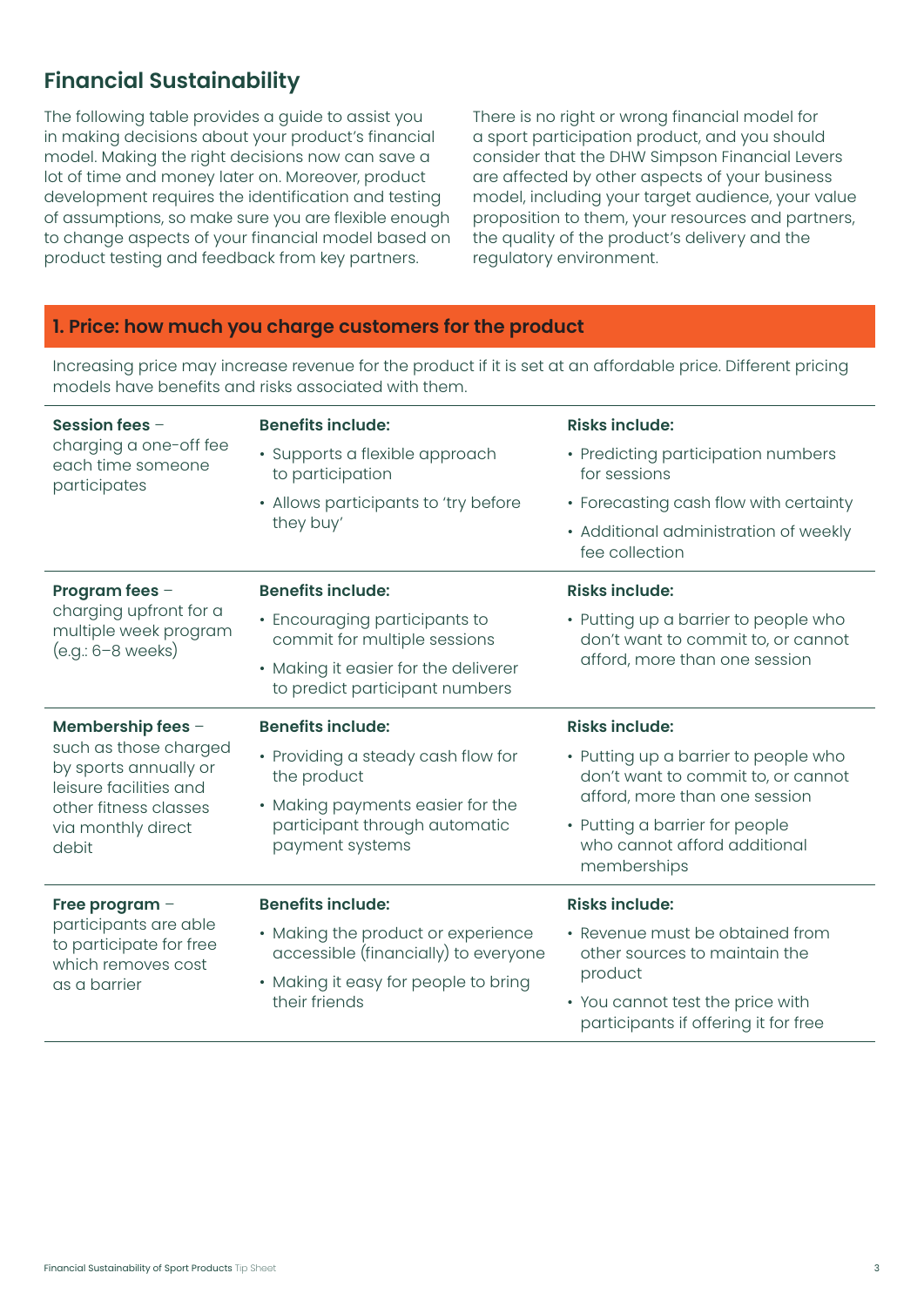## **1. Price: how much you charge customers for the product** continued

**When considering** the price and pricing model of your product, you could also ask:

- How much do comparable sport products or experiences charge?
- Does your target audience face particular barriers that may affect their ability to pay?
- Will charging something create more commitment or value associated with your product?
- What other revenue streams do you have for your product?
- What experience might people have during the registration and payment process?

**The free 'pilot' dilemma –** Free pilots are best used as methods to test product ideas and design features. They can provide a low barrier to entry and encourage quicker uptake of your product. However, if your aim is to start charging people, you will need to test your hypothesis that participants are prepared to pay for it. If your ultimate model involves charging program fees, only when people pay will you know that it can be sustained, and you will need to consider if the experience you deliver is of a high enough quality to generate ongoing revenue.

## **2. Third Party Funding: Third party sponsorship or government funding**

Increasing third party revenue assists the product to cover its costs in a sustainable way. Different types of third party funding have benefits and risks associated with them, which should be considered.

| Seed funding $-$ by<br>government grants or<br>from investors or other<br>commercial partners                                         | <b>Benefits include:</b>                                                                                                     | <b>Risks include:</b>                                                                                                                                                   |
|---------------------------------------------------------------------------------------------------------------------------------------|------------------------------------------------------------------------------------------------------------------------------|-------------------------------------------------------------------------------------------------------------------------------------------------------------------------|
|                                                                                                                                       | • Providing funding to develop and<br>test a new product or experience                                                       | • These types of funding are<br>usually short-term arrangements                                                                                                         |
|                                                                                                                                       | • Being able to test and learn about<br>elements of the business model<br>before integrating it into core<br><b>business</b> | (up to 3 years)<br>• Using seed funding to start<br>delivering the product or<br>experience without developing<br>and testing a feasible, sustainable<br>business model |
| Sponsorship - a<br>partnership whereby<br>cash or in-kind services<br>are offered in exchange<br>for value you provide<br>the sponsor | <b>Benefits include:</b>                                                                                                     | <b>Risks include:</b>                                                                                                                                                   |
|                                                                                                                                       | • Obtaining cash and resources to<br>support your business model                                                             | • Neglecting to service the<br>partnership                                                                                                                              |
|                                                                                                                                       | • Aligning with like-minded<br>organisations through value<br>driven partnerships                                            | • The sponsor pulls you in a direction<br>that isn't fully aligned to the<br>objectives of the product.                                                                 |
| <b>Fundraising - Events,</b><br>raffles or campaigns<br>encouraging<br>community support<br>through one-off<br>donations.             | <b>Benefits include:</b>                                                                                                     | <b>Risks include:</b>                                                                                                                                                   |
|                                                                                                                                       | • Tapping into community support<br>for the product or experience                                                            | • Fundraising can be time<br>consuming to organise                                                                                                                      |
|                                                                                                                                       | • Fundraising through<br>tax-deductable donations<br>through the Australian Sports<br>Foundation                             | • Asking the same people for<br>donations multiple times can<br>reduce their input, e.g. if they<br>are already members paying<br>annual fees                           |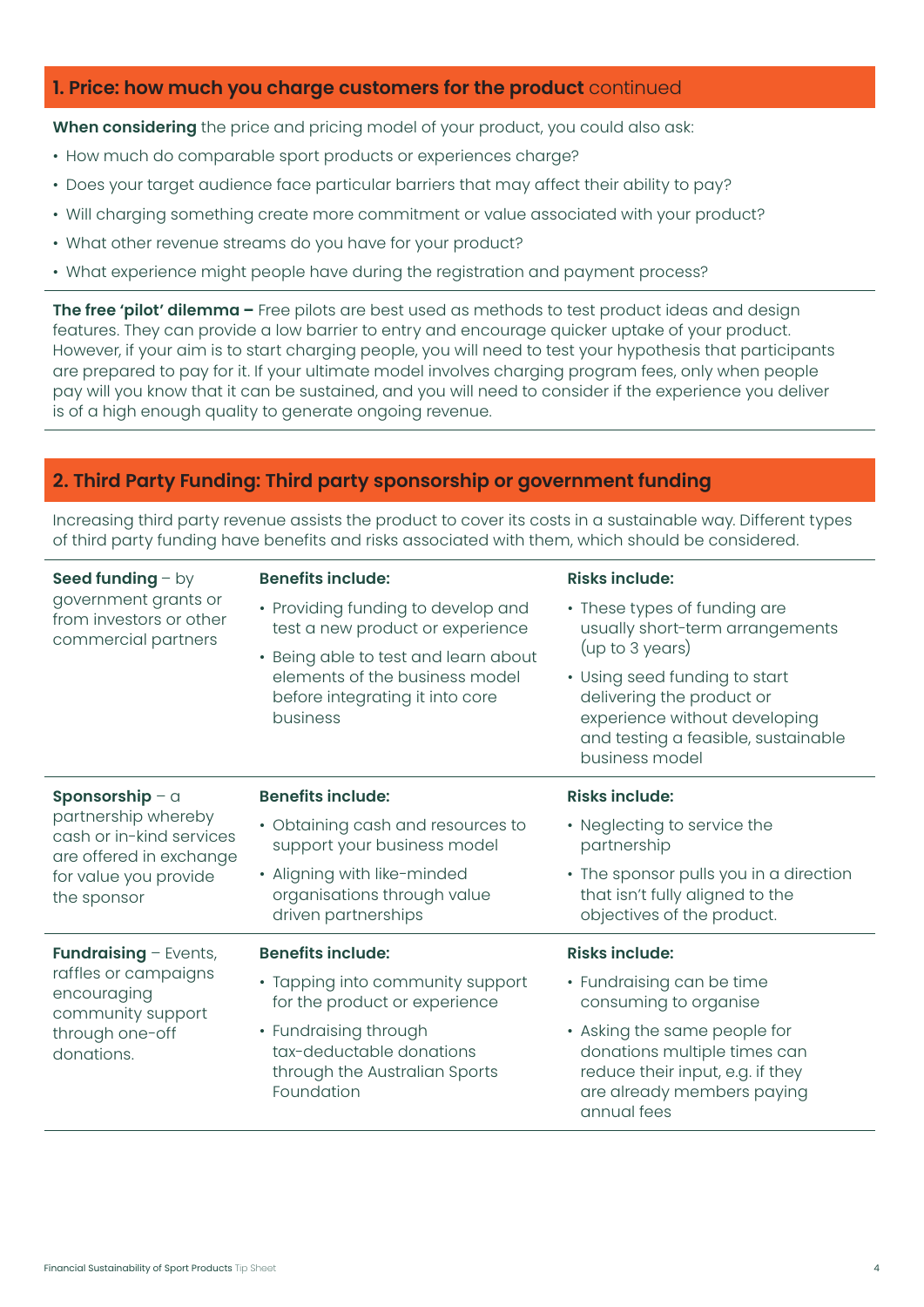# **3. Volume: The number of people participating in the program**

Generally, the more paying participants you have, the greater the revenue for your product and the more sustainable the business model. However, not every sport or target audience lends itself to large scale participation. When planning for growth consider the following:

| <b>Target market</b>     | • The size and geographic spread of the target audience                                                                                                                           |
|--------------------------|-----------------------------------------------------------------------------------------------------------------------------------------------------------------------------------|
|                          | • How to reach the target audience in a genuine way                                                                                                                               |
|                          | • The popularity of the sport based on current sport and recreation trends                                                                                                        |
| <b>Value proposition</b> | • The value offered through your product or experience compared to<br>comparable market competition/substitutions                                                                 |
|                          | • How you will maintain the value proposition of the product as it grows                                                                                                          |
| Pathway                  | • Clearly articulating the various opportunities offered in your sport to retain<br>people as their fitness, abilities and interests change                                       |
| <b>Resources</b>         | • How many people can participate in a session at any given time<br>(e.g. deliverer to participant ratio) and how this may affect the<br>participant experience and price charged |
| <b>Locations</b>         | • The number of locations or venues you believe can or will deliver the<br>product, and how this will assist with greater growth                                                  |
|                          | • Your ability to access relevant facilities in each location                                                                                                                     |
| <b>Partnerships</b>      | • Identify new partners (like local community groups) that can increase<br>your reach into different target audiences                                                             |

## **4. Costs: Fixed overheads supporting the program and variable costs to deliver**

There are a range of costs which may be fixed or variable and should be considered as reducing program costs can lead to a more sustainable business model. Generally, you will need to consider salaries and other overheads that ultimately need to be covered for the product to be sustainable as well as direct product delivery costs.

| <b>Examples of fixed costs</b><br>- these are set in their<br>amount regardless<br>of the number of<br>participants | • Salary and/or remuneration for casual or permanent staff responsible<br>for the management and oversight of the product<br>• Office administration overheads related to the management of the<br>product (eg: to cover some of finance, information technology or<br>marketing staff time and other costs) |
|---------------------------------------------------------------------------------------------------------------------|--------------------------------------------------------------------------------------------------------------------------------------------------------------------------------------------------------------------------------------------------------------------------------------------------------------|
|                                                                                                                     | • Costs associated with promoting the product to the target audience                                                                                                                                                                                                                                         |
|                                                                                                                     | • Consulting support to enhance product development                                                                                                                                                                                                                                                          |
|                                                                                                                     | • One off or subscription fees to online technology platforms                                                                                                                                                                                                                                                |
|                                                                                                                     | • Merchant fees for digital payment platforms                                                                                                                                                                                                                                                                |
| <b>Examples of variable</b><br>costs - these increase<br>as the number of<br>participants increase                  | • Payments to deliverers of the program                                                                                                                                                                                                                                                                      |
|                                                                                                                     | • Fees incurred to hire or lease facilities used to deliver the sport product                                                                                                                                                                                                                                |
|                                                                                                                     | • Equipment costs                                                                                                                                                                                                                                                                                            |
|                                                                                                                     | • Promotion costs related to each location                                                                                                                                                                                                                                                                   |